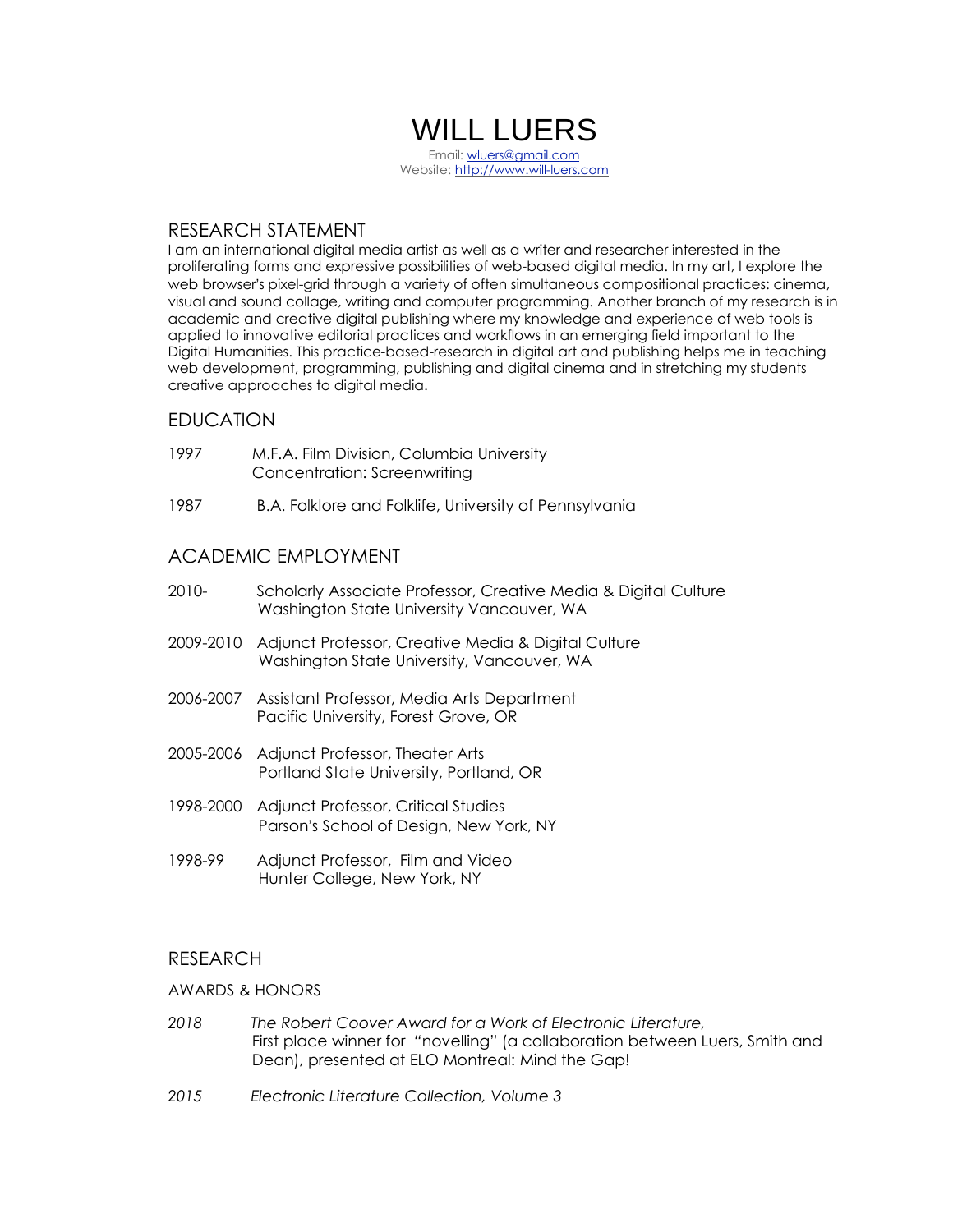*"*Motions" (a collaboration between Luers, Smith and Dean) was one of 72 selected for the collection out of over 500 submissions.

- *2006* Nicholl Fellowship Semi-finalist Recognized by the Academy of Motion Picture Arts and Sciences as top 30 of 5,000 entries for "Mink."
- 2005Nantucket Film Festival and Tony Cox Award won Best Screenplay for "Mink"

# FELLOWSHIPS

2010 The Vector*s*-NEH Summer Institute A four-week fellowship at the Institute of Multimedia Literacy and Center for Transformative Scholarship (USC), to develop my database documentary, The Father Divine Project.

# INTERNATIONAL & NATIONAL DIGITAL ART

2021 "Chance Infections", HTML5/JavaScript A work of computational digital poetry under the constraint that the file is no more than a tiny 3KB.

> Publication 2019 Taper #6: Triptychs and Triads, Spring url: https://taper.badquar.to/6/index.html

2020-21 "Distant Affinities", HTML5/JavaScript/Video A work of recombinant cinema about machine intelligence attempting to process, narrate and mimic sentient being.

Exhibitions & Screenings

Posthuman Exhibition at the ELO 2021 Conference and Festival: Platform (Post?) Pandemic / University of Bergen. International, Norway. Curated, Juried. (May 24, 2021 - June 25, 2021). url: <https://elo.cah.ucf.edu/> 2020 Electronic Literature Organization Conference, Orlando, FL, Online Festival exhibition, July 16-19th, url: <https://elo.cah.ucf.edu/>

2019 "Triple Feature", HTML5/JavaScript A work of computational digital poetry under the constraint that the file is no more than a tiny 3KB.

> Publication 2019 Taper #3: Triptychs and Triads, Spring url: https://taper.badquar.to/3/about.html

2018 "Tales of Automation", HTML5/JavaScript A recombinant digital work made of text and moving images that explores the effects of digital automation on embodied experience.

Exhibitions & Screenings

2021 Glitch is the Soul in the Machine" exhibition in iDMAa Broken Media Conference. Supported by Winona State University. International. Juried. June 24, 2021 - June 27, 2021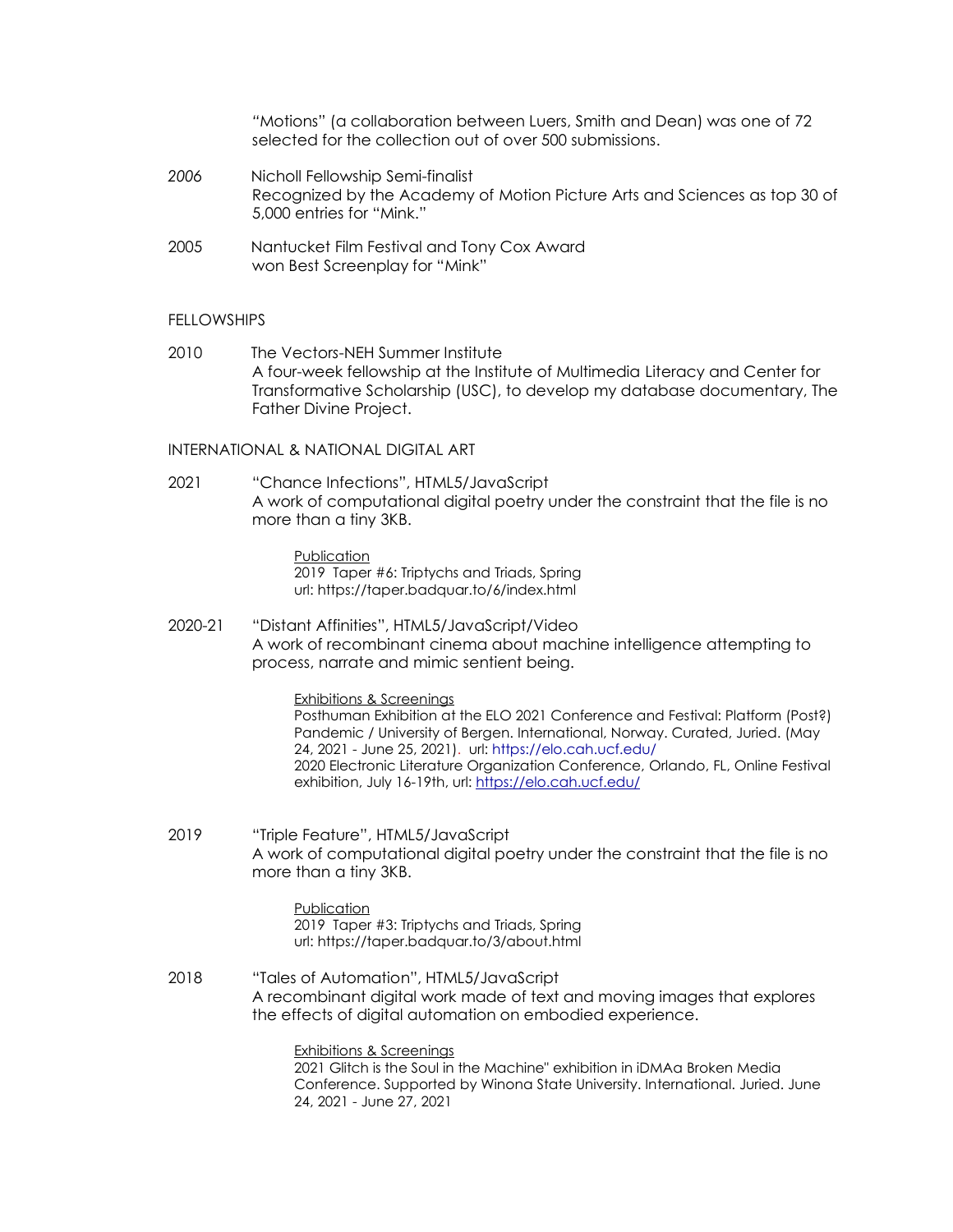#### <https://educate.winona.edu/idmaa/online-gallery/>

2021 Glitch is the Soul in the Machine: An International Traveling Exhibition of New Media Art and Design. Supported by Minneapolis College of Art and Design. International. Juried. September 20, 2021 - October 1, 2021 [https://www.mcad.edu/events/glitch-soul-machine-international-traveling](https://www.mcad.edu/events/glitch-soul-machine-international-traveling-exhibition-new-media-art-and-design)[exhibition-new-media-art-and-design](https://www.mcad.edu/events/glitch-soul-machine-international-traveling-exhibition-new-media-art-and-design)

2019-2021 The Turn On Literature Project*,* part traveling exhibition in Denmark Libraries, url: [http://www.turnonliterature.eu/index.php/2019/03/22/see-the](http://www.turnonliterature.eu/index.php/2019/03/22/see-the-selected-works-for-the-public-library-prize-for-electronic-literature-and-find-your-personal-winner/)[selected-works-for-the-public-library-prize-for-electronic-literature-and-find-your](http://www.turnonliterature.eu/index.php/2019/03/22/see-the-selected-works-for-the-public-library-prize-for-electronic-literature-and-find-your-personal-winner/)[personal-winner/](http://www.turnonliterature.eu/index.php/2019/03/22/see-the-selected-works-for-the-public-library-prize-for-electronic-literature-and-find-your-personal-winner/)

2018 Electronic Literature Organization Conference, Montreal, CA, Festival exhibition, August 13-17th, url: <https://goo.gl/cqZARu>

#### Publication

2019 gl-ph Journal, online, (forthcoming) 2019 The New River Journal, online, edited by Makensi Ceriani, Spring url: https://www.cddc.vt.edu/journals/newriver/19Spring/index.html

# 2016 "novelling", HTML5/JavaScript,

Collaboration with Hazel Smith and Roger Dean. A recombinant digital novel that combines text, video and sound. It poses questions about the acts of reading and writing fiction, and inhabits the liminal space between the two activities.

#### Awards

2018 The Robert Coover Award for a Work of Electronic Literature, first place winner at ELO Montreal, August 13-17th, url: https://goo.gl/cpAjee

Publication

2016 New Binary Press, online, edited by James O'Sullivan, August, url: http://newbinarypress.com/novelling/

#### Exhibitions & Screenings

2017-2018 The Turn On Literature Project*,* short-list for traveling exhibition, Roskilde, Denmark, (Oct- Nov, 2017), Bergen, Norway (Nov-Dec, 2017), Ramnicu Valcea, Romania (January 2018) url: http://turnonliterature.eu/works/ 2017 FILE (Electronic Language International Festival), Sao Paulo, Brazil, June (accepted). 2016 Electronic Literature Organization Conference, Victoria, BC, Festival exhibition, August 5-28th 2016, url: http://goo.gl/RJzIlq 2016 SoundVision, "The character thinks ahead", Recital Hall East, Sydney, Australia, November 20th

# 2014 "Phantom Agents", HTML5/JavaScript An episodic cinematic fiction that programmatically weaves sequential narration with semi-random selections of text and video.

#### Publication

2017 Infinity's Kitchen, Issue 8 online, August,

url: https://www.infinityskitchen.com/issue-09/phantom-agents.html 2016 Hyperrhiz 14: The Ends(s) of Electronic Literature: ELO 2015 Arts Program Summer 2016, online, edited by Roderick Coover and Scott Rettberg, url: http://hyperrhiz.io/hyperrhiz14/featured-works/08-luers-phantom-agents.html

Exhibitions & Screenings

2015 Electronic Literature Organization Conference, Bergen, Norway, The End(s) of Electronic Literature Festival exhibition, August 5-28th 2015, url: http://goo.gl/RJzIlq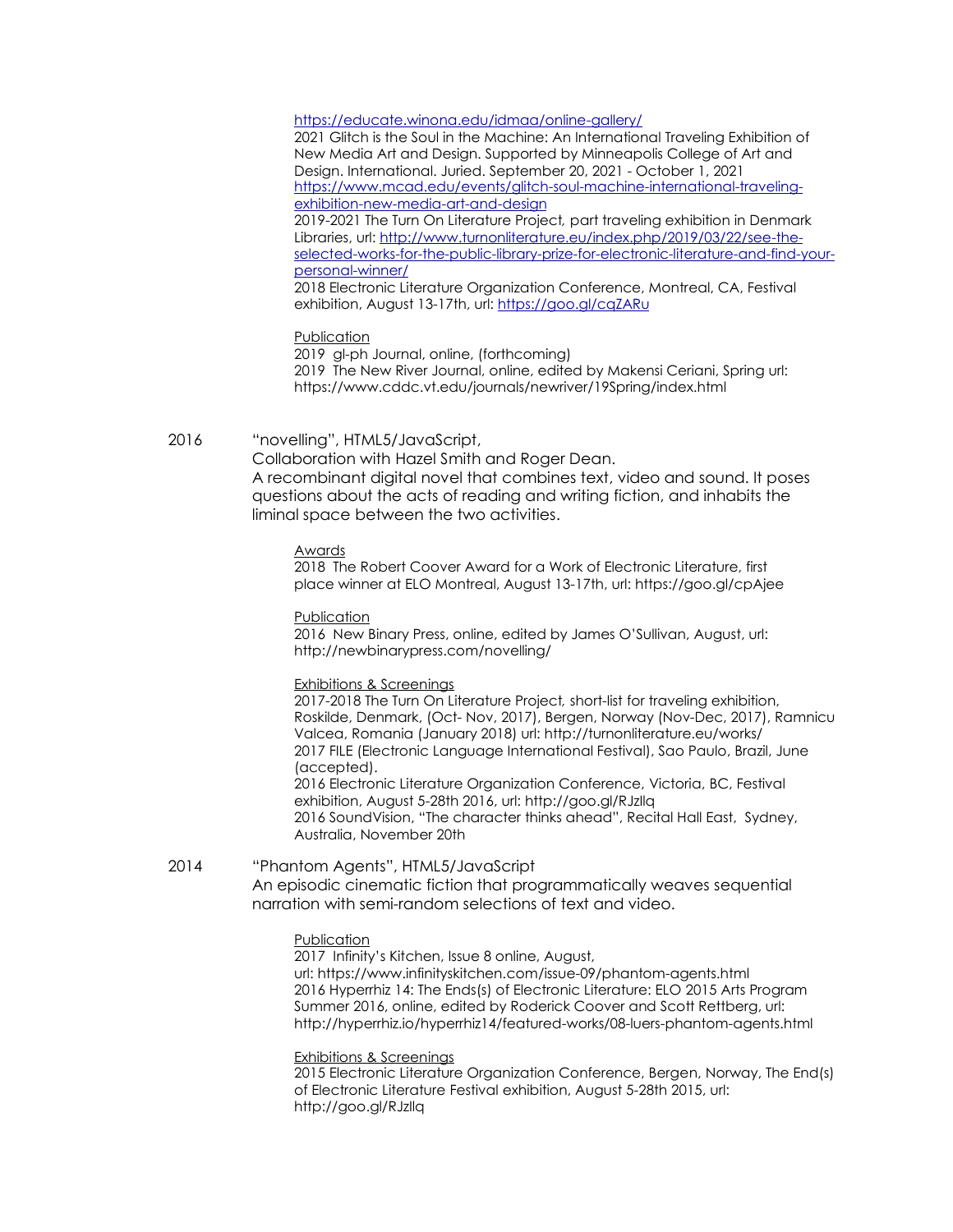2015 FILE (Electronic Language International Festival), Sao Paulo, Brazil, June 16th - August 16th. url: http://goo.gl/sbdN8B

2013 "Fingerbend", HTML5/JavaScript web book A multimedia fiction that explores the liminality of the "web book" as a space between abundance and loss, novelty and familiarity, integration and dispersion.

#### Publication

2014 Infinity's Kitchen, Issue 7 online, August, url: http://infinityskitchen.com/fingerbend/

#### Exhibitions & Screenings

2014 FILE (Electronic Language International Festival), Sao Paulo, Brazil, September. url: http://file.org.br/book/file-sp-2014/

2013 Electronic Literature Organization Conference, Paris, France, BNF François-Mitterand, September 21-December 1st, 2013, url: http:// gallery.dddl.eu/en/gallery/\_fingerbend/

2013 "Motions", HTML5/JavaScript web book, a collaboration with Roger Dean and Hazel Smith

> Motions takes human trafficking and contemporary slavery as its focus. Static and moving, variable and sequential, the piece presents programmed text, image and music fragments to evoke the subjective experience of enslavement in motion. No single 'page' is ever the same, but the work moves forward with a linear progression.

#### **Publication**

2016 Electronic Literature Collection, Volume 3, February, url: http://collection.eliterature.org/3/ 2014 Digital Poetry for Drunken Boat, collected by Jhave. Drunken Boat, Issue 20, Winter, url: http://glia.ca/2014/db/

#### Performance/Exhibition

2016 Electronic Literature: A Matter of Bits, The Stedman Gallery, Rutger's University, Camden, NJ, September, January 19 through April 21, 2016 2014 FILE (Electronic Language International Festival), Sao Paulo, Brazil, September, url: http://file.org.br/book/file-sp-2014/ 2014 The Other Room poetry reading series, The Castle Hotel, Manchester, July 2014 Amid the Ruins, Daniel Blau Gallery, London, UK, June 2014 Electronic Literature Organization Conference, Milwaukee, June 18-21st 2013 SoundVision 2013 , Recital Hall East, Sydney, Australia, November 30th

2013 "Hypnagogia", 6 min. video

a collaboration with Roger Dean and austraLYSIS Hypnagogia is a state between wakefulness and sleep, in which dream-like impressions may cross the mind. Constructed specifically for a live performance called "Netting the Nodes" by Australysis (ensemble with trumpet, piano, live electronics) where sound generates simultaneous processing of video.

Exhibitions & Screenings

2021 ALL NATURAL in the Light Year series. Video projected on the Manhattan bridge in New York City. (May 6, 2021).

2015 "Unstable Signal: Glitch Video", VIVO Media Arts Centre, Vancouver, Canada. November 11th, url: http://goo.gl/OirUc9 2013 SoundVision 2013 , Recital Hall East, Sydney, Australia, November 30th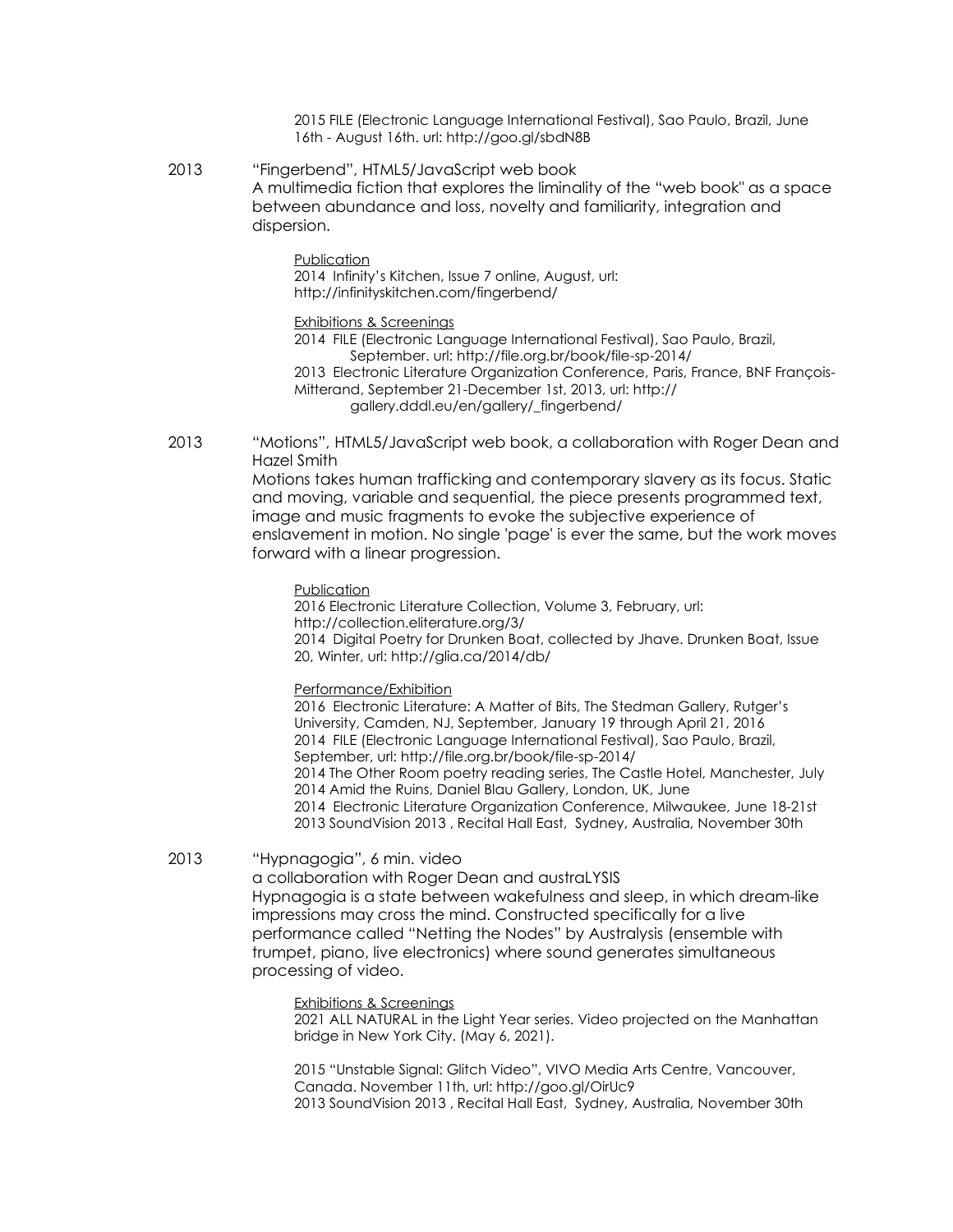2013 "Second Thoughts", 5 min. video & text for iBook publication A video/poetic response to a passage from the 11th-century Japanese classic *The Pillow Book of Sei Shonagon,* describing five things that quicken the heart.

**Publication** 

2013 QUICKENED A Lyrical iBook For Postindustrial Doing, Edited by Adrian Miles , Axon Journal, Sydney, Australia, April 1st

2012 "Film of Sound", 10 min. video with 4ch sound, a collaboration with Roger Dean and Hazel Smith Constructed out of collaborative, indeterminate and remix processes, "Film of

Sound" is a semiotic surface–a skin of image and text on the body of sound– that explores a number of continua from the pre-verbal to the articulated, from the glimpse to the gaze, from noise to music

Exhibitions & Screenings

2018 Deep Brass, Deep Voice: Brass, Voice and Poetry Meet Deep Learning, Birmingham City University, Nov 2nd 2018 Music, Technology & Innovation events series, at De Montfort University, Leicester UK, October 17th 2018 Centre for Practice-Led Research in the Arts at University of Leeds, October 19th 2018 Michael Tippett Centre, Bath Spa University, October 31st 2016 seenSound series at Loop Bar, Melbourne, Nov 9 2016 SILENCE, Guelph, Canada, May 2013 Experimental Film Festival Portland , Portland, OR, May 20-26 2013 Cordite Review: online journal of Australian poetry and poetics. 2013 Carlton South, Australia, April 1 2012 ArsTechnologika, Nouspace Gallery & Media Lounge, Vancouver, WA, December 2012 Short takes on Long poems: A Trans -Tasman Symposium, Auckland University, March 29-30th 2012 Electronic Literature Organization Conference, Morgantown, WV, West Virginia University, Gallery show, June 20-23 2012 Literature and Music Conference, Lucian Blaga University, Sibiu, Romania May 10-12th

2012 Mix: Merging into Media Conference. Bath Spa University 16th-n18th July 2012 International Symposium on Electronic Art - ISEA 2012 Albuquerque: Machine Wilderness. Albuquerque, NM, September 19-24

2011 Australia at the Sydney Conservatorium of Music Sydney, Australia, December 19th

- 2011 "217 Views of the Tokkaido Line", video loop, html and javascript Inspired by Japanese travel artists, this video journal of traveling the Tokaido train line is designed to evoke the surprising and ephemeral jolts of contemporary travel
	- Exhibitions & Screenings

2013 "Avenues of Access." The Modern Language Association Conference. Boston, MA; January 2012 Loud & Clear show at North Bank Gallery, Vancouver, WA 2011 iDMAa IDEAS Art Show, Savannah, GA, October 13-15 2013 SoundsRite, Volume 5 of online journal at Western Sydney University, in a collaboration between the MARCS Institute and the Writing and Society Research Centre, Sydney, Australia, ongoing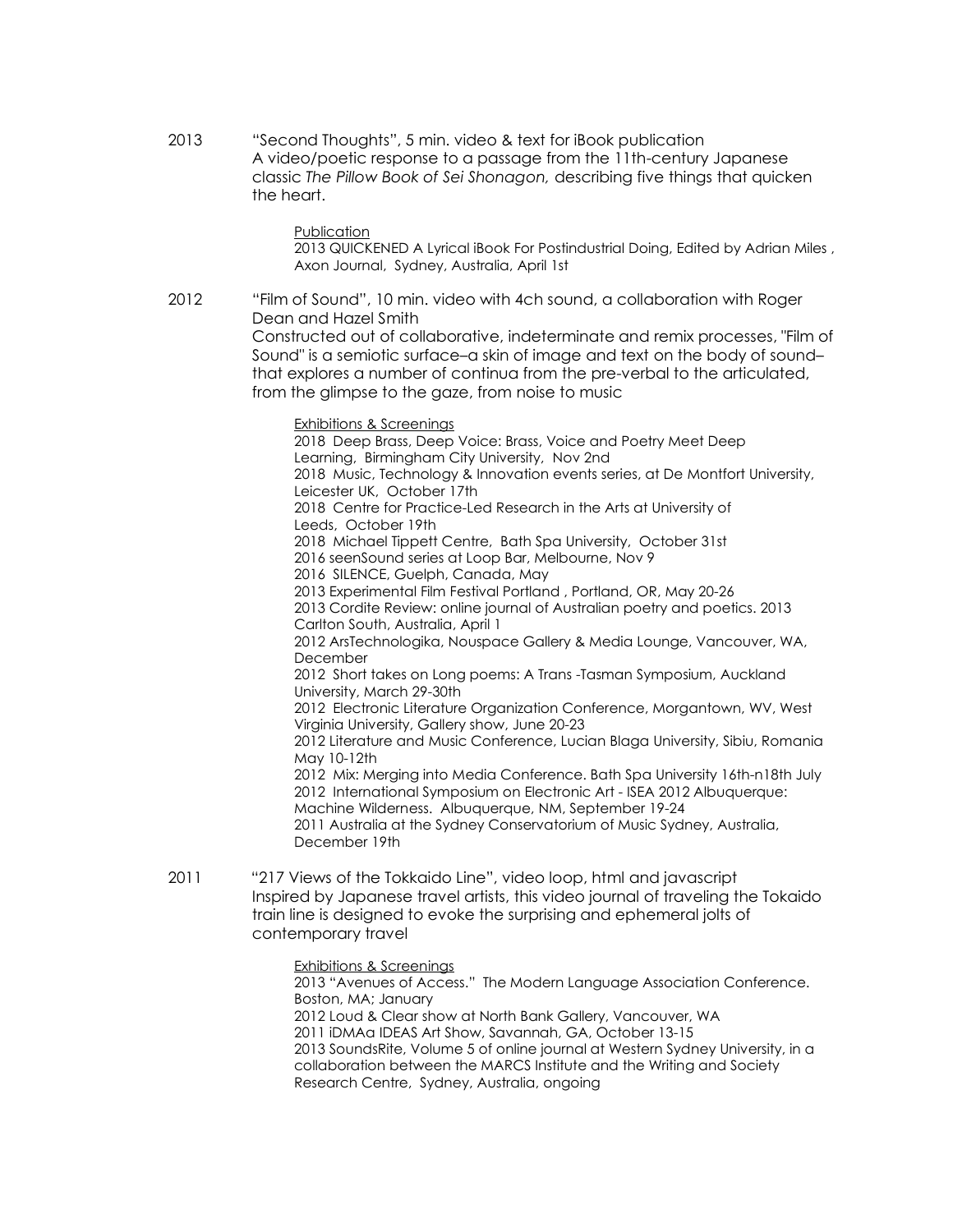2009-2010 "The Walking Man" multiple versions: video loop, web serial, single channel A fictional science documentary about the futile attempt to manage experience with technology

Exhibitions & Screenings

2012 "Electronic Literature." The 2012 Modern Language Association Conference. Seattle, WA; January 2012 Electronic Literature Organization Conference, Providence, RI, Brown University, Gallery show, June 20-23 2011 iDMAa 2011 IDEAS Art Show, Savannah, GA, October 13-15 2010 "Windows Into Art." curated by Dene Grigar and Karen Madsen. Vancouver, WA. June 4-July 5 2010 Loud & Clear show at North Bank Gallery, Vancouver, WA 2009 "Mediaartz" exhibit, North Bank Artists Gallery, Vancouver, WA

2008 "Time Quilts", loop series. HDV A series exploring ambient cinema; sampled and remixed segments into asynchronous and nested loops

#### Exhibitions & Screenings

2008 Electronic Literature Organization Conference, Vancouver WA, Washington State University, media arts show, June

2008 "Foliage", 3 min. HDV The breaking down of matter, colors and pixels

# Exhibitions & Screenings

2008 Electronic Literature Organization Conference, Vancouver WA, Washington State University, media arts show, June, 2008

#### 2007 "Bee Curious", 1 min. DV Short ephemeral video with poetic text

Exhibitions & Screenings

2007 Pixelodeon, American Film Institute, Los Angeles, CA 2013 SoundsRite, Volume 5 of online journal at Western Sydney University, in a collaboration between the MARCS Institute and the Writing and Society Research Centre, Sydney, Australia, ongoing

- 2007 "A Flea Market Album", series of three-minute videos. DV Five people interpret and speculate on the images in a found family photo album (accepted into the *Rhizome.org ArtBase)*
- 2006 "Sacred Harbor", 24 min. DV documentary about religious rituals on the New York City waterfront; an experiential way to learn about the diverse religious communities, ideas and practices in New York City.

# Exhibitions & Screenings

2007 Port Townsend Film Festival, Port Townsend, WA

1999 "When We Were Queens", 50 min. DV Performance artist Sarah O'Connell's attempt to win a beauty pageant

Exhibitions & Screenings

2000 Brooklyn Museum of Art, Brooklyn, NY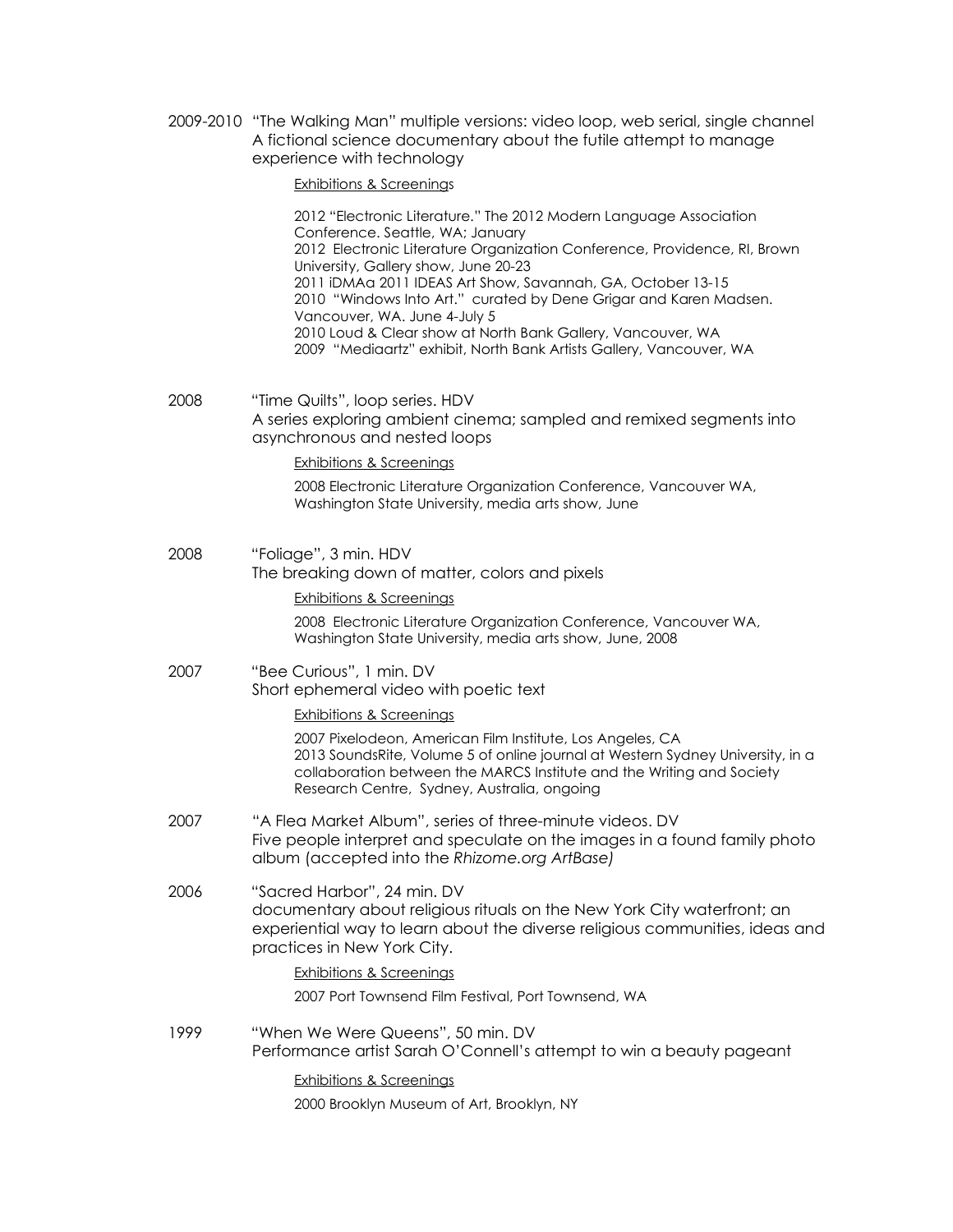1989 "Loci", 40 min. 3/4" video, Targa graphics and effects Series of four shorts that used field and studio video combined with computer graphics to visually explore the life stages of plants

## Exhibitions & Screenings

1989 Neighborhood Film and Video Project, Philadelphia, PA

1989 "Footfalls", 30 min. 3/4" video, stereo sound Technical Director for adaptation of Samuel Beckett play. Screened at the Neighborhood Film and Video Project, Philadelphia, PA.

# Exhibitions & Screenings

1989 Neighborhood Film and Video Project, Philadelphia, PA

1989 "Not I", 20 min. 3/4" video Technical Director for adaptation of Samuel Beckett play. Edinburgh Festival, Edinburgh, Scotland

# Exhibitions & Screenings

1989 Edinburgh Festival, Edinburgh, Scotland

# EDITORIAL DUTIES AND DIGITAL PUBLISHING AFFILIATIONS

- 2018- Founder and Editor, *The Digital Review* url: [http://thedigitalreview.com](http://thedigitalreview.com/)
- 2017- Managing Editor, Designer and Developer of the *Electronic Book Review* url: <http://www.electronicbookreview.com/about>
- 2017-2019 CELL Catalog Editor, coordinator of a consortium of electronic literature *databases* url: <http://cellproject.net/>

# CONFERENCES PAPERS & ART PRESENTATIONS

*International:*

| 2021 | "Platforms, Tools and the Vernacular Imaginary"<br>ELO 2021 Conference and Festival: Platform (Post?) Pandemic (online)<br>The role of computational flux in electronic literature.<br>University of Bergen, Bergen, Norway, May 25, 2021            |
|------|------------------------------------------------------------------------------------------------------------------------------------------------------------------------------------------------------------------------------------------------------|
| 2020 | "Algorithmic Flux in Digital Fiction"<br>Electronic Literature Organization Conference: (Un) Continuity<br>The role of computational flux in electronic literature.<br>University of Central Florida, Orlando, Florida, July 16-19                   |
| 2019 | "Making and Breaking Space: Rethinking Montage in Digital Writing"<br>Electronic Literature Organization Conference: Peripheries<br>Forms of cinematic montage in digital writing and fiction.<br>University College Cork, Cork, Ireland, July 15-17 |
| 2018 | "Narrative Potentials of the Loop"                                                                                                                                                                                                                   |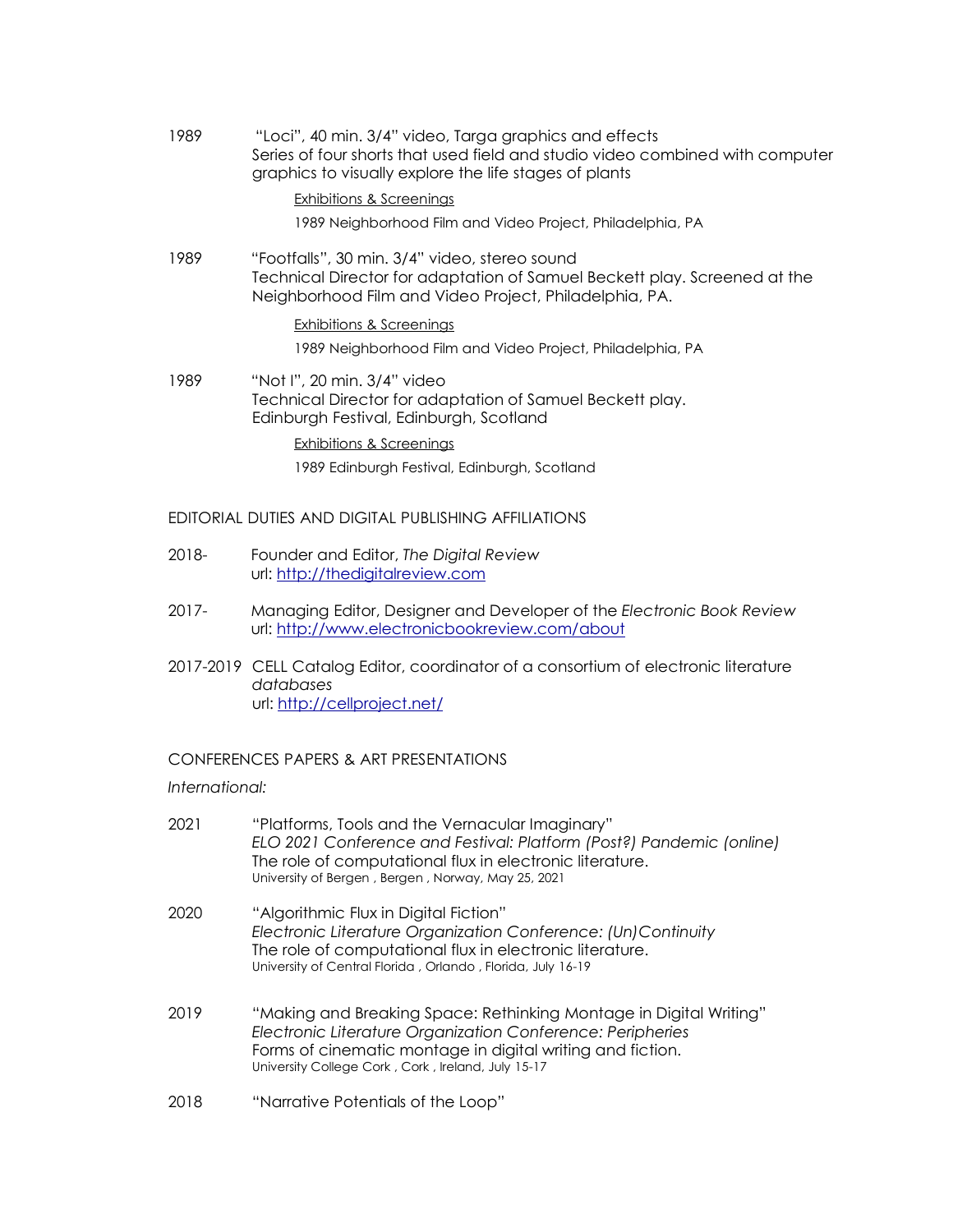|           | Electronic Literature Organization Conference: Mind the Gap!<br>the gaps between different scales, speeds and lengths of time, produces a<br>total picture that is generative, fractal, recursive and potentially narrative.<br>Concordia University, Montréal, Québec, Canada, August 13-17 |
|-----------|----------------------------------------------------------------------------------------------------------------------------------------------------------------------------------------------------------------------------------------------------------------------------------------------|
| 2017      | "A Chance for Cinema-Writing in Electronic Literature"<br>Electronic Literature Organization Conference: Affiliations, Communities,<br><b>Translations</b><br>the affiliations between cinema and electronic literature through the spatial                                                  |
|           | practices of machine-writing<br>University Fernando Pessoa, Porto, Portugal, July 18-22                                                                                                                                                                                                      |
| 2016      | "Getting Lost in Virtual Narratives"<br>Electronic Literature Organization Conference: Next Horizons<br>a talk about the uses of narrative frames in electronic literature and art<br>University of Victoria, Victoria, B.C, June 10-12                                                      |
| 2015      | "Having Your Story and Eating It Too: Affect and Narrative in Recombinant<br>Fiction"                                                                                                                                                                                                        |
|           | Electronic Literature Organization Conference: The End(s) of Electronic<br>Literature                                                                                                                                                                                                        |
|           | a talk about the challenges of narrative in recombinant fiction<br>University of Bergen, Bergen, Norway, August 5-7th                                                                                                                                                                        |
| 2013      | "Make Me Think: Composing the Narrative Interface"<br>Electronic Literature Organization Conference: Locating the Text<br>a talk about integrating computation, design and narrative thinking<br>Paris, France, September 22                                                                 |
| 2013      | "The Narrative Interface"<br>The Writing & Society Research Centre<br>presentation of ideas around multimedia composition<br>Sydney, Australia, Wednesday 20 March                                                                                                                           |
| 2012      | "Constructing Film of Sound"<br>ISEA2012 Albuquerque: Machine Wilderness, the 18th International Symposium<br>on Electronic Art                                                                                                                                                              |
|           | artist's talk and screening of Film of Sound, a digital collaboration with Roger<br>Dean and Hazel Smith<br>Albuquerque, New Mexico, September 23                                                                                                                                            |
| 2011      | "Reinventing the Authorial Voice in the Database Narrative"<br>Database   Narrative   Archive Symposium                                                                                                                                                                                      |
|           | presentation and talk about my database documentary and archive: The<br><b>Father Divine Project</b><br>Montreal, QB, Canada. 12-15 May 2011                                                                                                                                                 |
| 2010      | "The Father Divine Project: Expressing Human Complexity in the Database"<br>International Digital Media Arts Association (iDMAa)<br>presentation and talk about my database documentary and archive: The<br><b>Father Divine Project</b><br>Vancouver, BC, Canada, November 4-6              |
| National: |                                                                                                                                                                                                                                                                                              |

2011 "Mobile App Design: A Panel Discussion"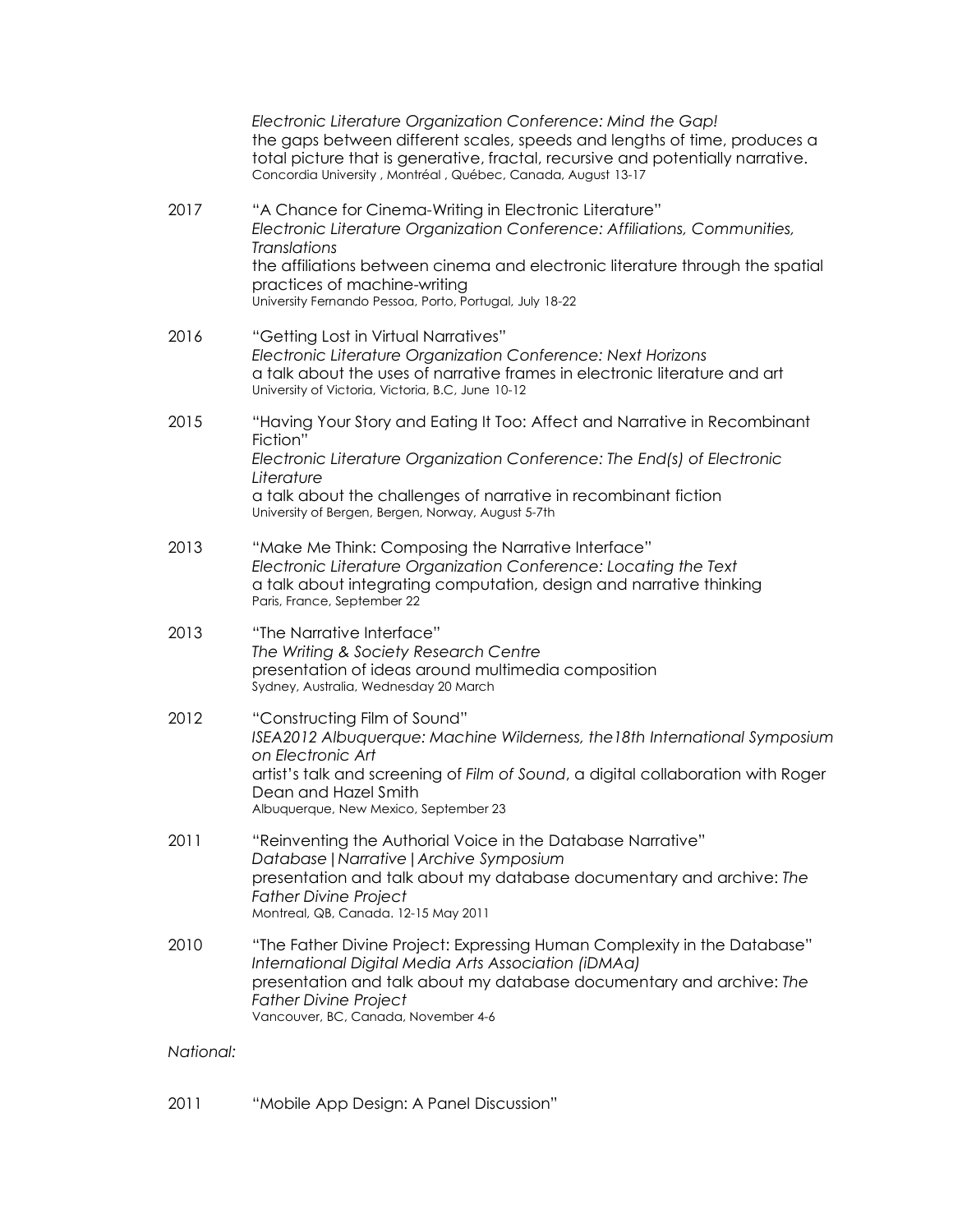*International Digital Media and Arts Association (iDMAa)* panel talk with colleagues on App Development and the Mobile Tech Research Initiative Summer 2011 Savannah, GA, October 13-15

- 2011 "The Networked Story" Google's Science Communication Fellows Workshop, Google Headquarters talk for climate scientists about the principles of digital storytelling Mountain View, CA, June 13-15
- 2010 "Project Planning for Multimodal Scholarship: A Whiteboard Approach to *Designing Projects with Digital Video, Audio, and Images in Mind."* THATCamp Pacific Northwest lead organizer and presenter for workshop, with Dene Grigar and John Barber (WSU) Seattle, WA, October 23-24
- 2010 "The Walking Man", video screening *Electronic Literature Organization Conference, Media Arts Show* Providence, RI, June
- 2008 "Time Quilts", video loops Electronic Literature Organization Conference, Washington State University, Vancouver, WA

# WORKSHOPS & SEMINARS

# *International:*

- 2021 "Digital Publishing for DH: Strategies, Tools & Workflows" *Digital Humanities Summer Institute at the University of Victoria (DHSI)* 3-hour online workshop with colleague Lai-Tze Fan on digital publishing. Zoom, June 8, 2021
- 2013 "Creating Digital Humanities Projects for the Mobile Environment" *Digital Humanities Summer Institute at the University of Victoria (DHSI)* workshop with colleagues on authoring mobile apps with HTML5, CSS3 and the jQuery Mobile Framework. University of Victoria, Victoria, CA, June 2-6
- 2012 "Creating Digital Humanities Projects for the Mobile Environment" *Digital Humanities Summer Institute at the University of Victoria (DHSI)* workshop with colleagues on authoring mobile apps with HTML5, CSS3 and the jQuery Mobile Framework. University of Victoria, Victoria, CA, June 6-10

#### *National:*

- 2020 "Twine Workshop" talk/workshop with students in Mark Amerika's Digital Art class at the Intermedia Art, Writing and Performance program University of Boulder, CO February 6-8
- 2014 "Computation and Narrative" talk/workshop with students in Mark Amerika's Digital Art class University of Boulder, CO February 2-5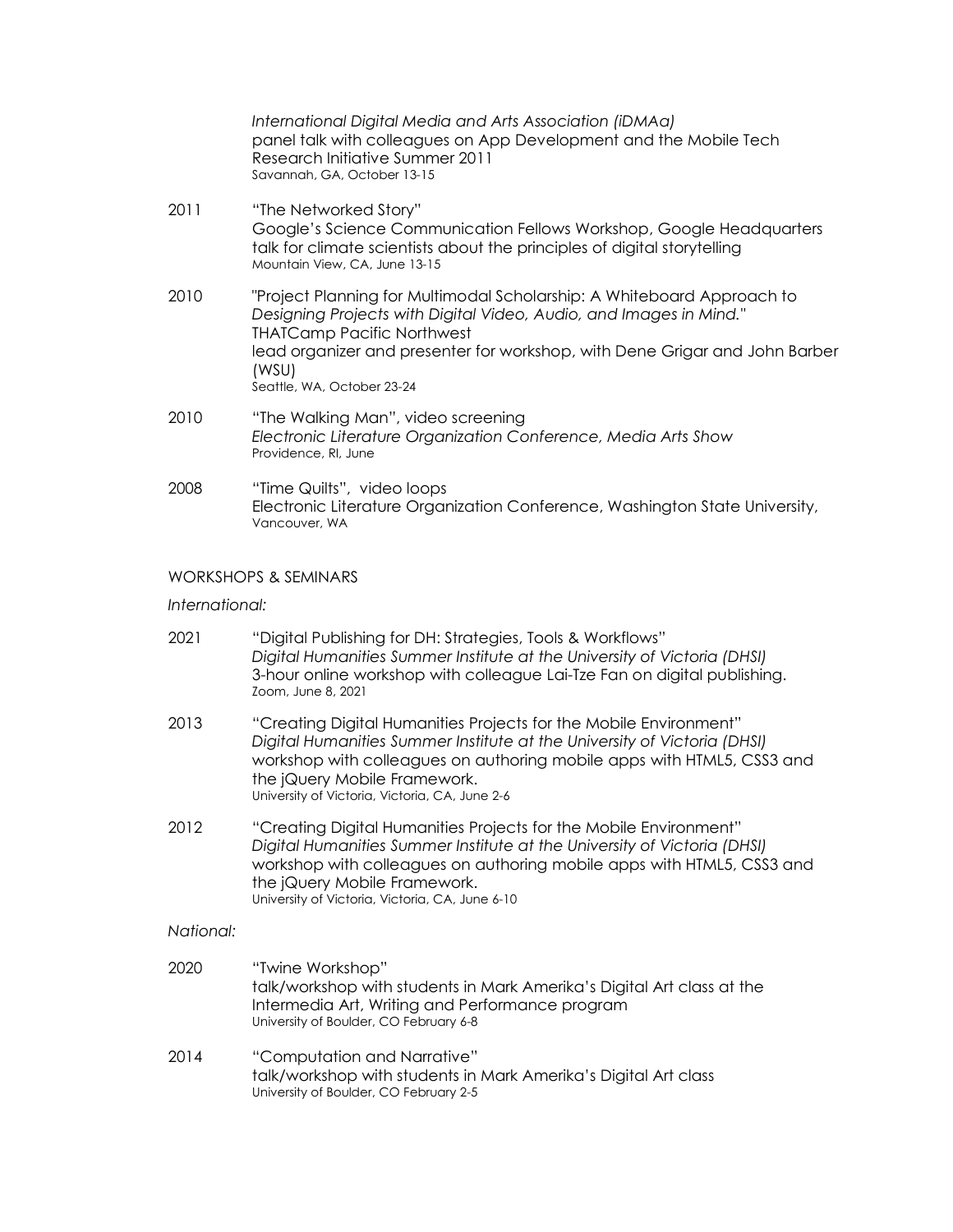- 2011 Mobile Tech Research Initiative Summer 2011 *The CMDC, Washington State University* authoring of an iPhone app for local auto company using HTML5, CSS3 and the jQuery Mobile Framework. Vancouver, WA, June-July
- 2011 Building Mobile Apps *Google* design and production of story-driven mobile apps with web authoring tools for scientists at a Google conference on science communication Mountain View, CA, June, 12-15
- 2010 "Project Planning for Multimodal Scholarship: A Whiteboard Approach to Designing Projects with Digital Video, Audio, and Images in Mind" *With John Barber, Brett Oppegaard, and Will Luers. THATCamp: The Humanities and Technology Camp.* Seattle, WA October 23-24
- 2008 Narrative Walks *The CMDC, Washington State University, Vancouver* design and production of multimedia, gps-driven works for mobile devices Vancouver, WA, September-October

TRADITIONAL SCHOLARSHIP (Print & Electronic)

*Peer-reviewed and Published:*

2020 Luers, W. "Making and Breaking Space: Rethinking Montage in Digital Writing" Rhizomes. (forthcoming) Peer Reviewed retrieved from <http://rhizomes.net/issue36/luers.html>

> Luers, W. . "Having Your Story and Eating It Too: Affect and Narrative in Recombinant Fiction" Electronic Literature as Digital Humanities. Edited by James O'Sullivan and Dene Grigar Peer Reviewed retrieved from <http://dtc-wsuv.org/wp/elit-as-dh/>

Luers, W. "Narrative Potentials of the Digital Loop" Hyperrhiz Issue 22. Edited by Helen J Burgess (forthcoming) Peer Reviewed

- 2018 Luers, W. "A Chance for Cinema-Writing in Electronic Literature" MATLIT: Materialities of Literature, Vol 6 No 2 (2018): Electronic Literature: Communities. Edited by Rui Torres and Manuel Portela, University Fernando Pessoa, Porto. Peer Reviewed
- 2016 Luers, W. Summer 2016 "Phantom Agents: Variability in Narrative Fiction" Hyperrhiz Issue 14. Edited by Roderick Coover and Scott Rettberg Peer Reviewed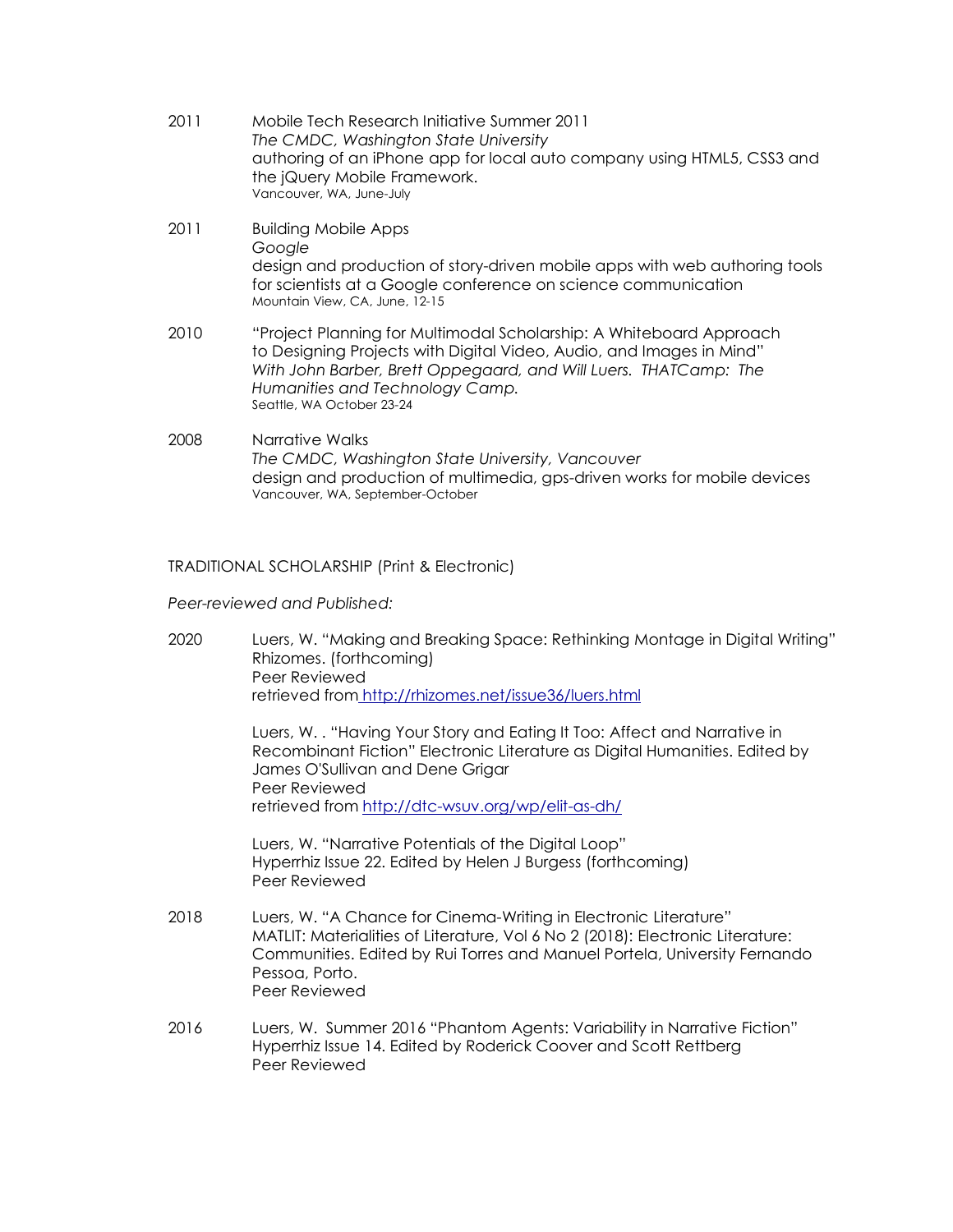- 2015 Luers, W. (forthcoming). "Make Me Think: Composing the Narrative Interface" Chercher le Texte. Edited by Sandy Baldwin, Philippe Bootz, and Gabriel **Gaudette** Peer Reviewed
- 2013 Luers, W. (2013, Spring). "Plotting the Database" Scalar, D|N|A: Seven Interactive Essays on Nonlinear Storytelling. Edited by Matt Soar and Monika Gagnon Peer Reviewed retrieved from [http://www.dnaanthology.com](http://www.dnaanthology.com/)
- 2013 Luers, W. (2013, Spring). "Film of Sound" Cordite Review: online journal of Australian poetry and poetics. Edited by Adrian Wiggins and Peter Minter. retrieved from <http://cordite.org.au/ekphrasis/film-of-sound/>
- 2013 Luers, W., Grigar, R.M., Barber, J.F. & Oppegaard, B.R.. (2013, Spring). "V9N1: Teaching Mobile App Design and Development."International Digital Media and Arts Association Journal" Peer Reviewed retrieved from [http://idmaa.org/?post\\_type=journalarticle&p=1782](http://idmaa.org/?post_type=journalarticle&p=1782)
- 2007 Luers, W. (2007, Spring). Cinema Without Show Business: An Emergent Poetics of Videoblogging. Post-Identity Peer Reviewed retrieved from [http://hdl.handle.net/2027/spo.pid9999.0005.105](http://tinyurl.com/2z8bb2)

# *Published Reviews:*

- 2021 Luers, W. (2021, December "Review of We Are in Open Circuits: Writings by Nam June Paik". *Leonardo Reviews Online retrieved from https://leonardo.info/review/2021/12/we-are-in-open-circuitswritings-by-nam-june-paik*
- 2020 Luers, W. (2020, June. "Review of The Webcam as an Emerging Cinematic Medium by Paula Albuquerque". *Leonardo Reviews Online retrieved from https://www.leonardo.info/review/2020/06/the-webcam-asan-emerging-cinematic-medium*
- 2019 Luers, W. (2019, November. "Review of The Film Photonovel: A Cultural History of Forgotten Adaptations". *Leonardo Reviews Online retrieved from https://www.leonardo.info/review/2019/11/the-filmphotonovel-a-cultural-history-of-forgotten-adaptations*
- 2018 Luers, W. (2018, December). "Review of Toward Fewer Images: The Work of Alexander Kluge, 1st Edition". *Leonardo Reviews Online retrieved from https://www.leonardo.info/review/2019/01/review-of-towardfewer-images-the-work-of-alexander-kluge-1st-edition*
- 2018 Luers, W. (2018, December). "Review of Movement, Action, Image, Montage: Sergei Eisenstein and the Cinema in Crisis". *Leonardo Reviews Online retrieved from https://www.leonardo.info/review/2018/12/review-ofmovement-action-image-montage-sergei-eisenstein-and-the-cinema-in-crisis*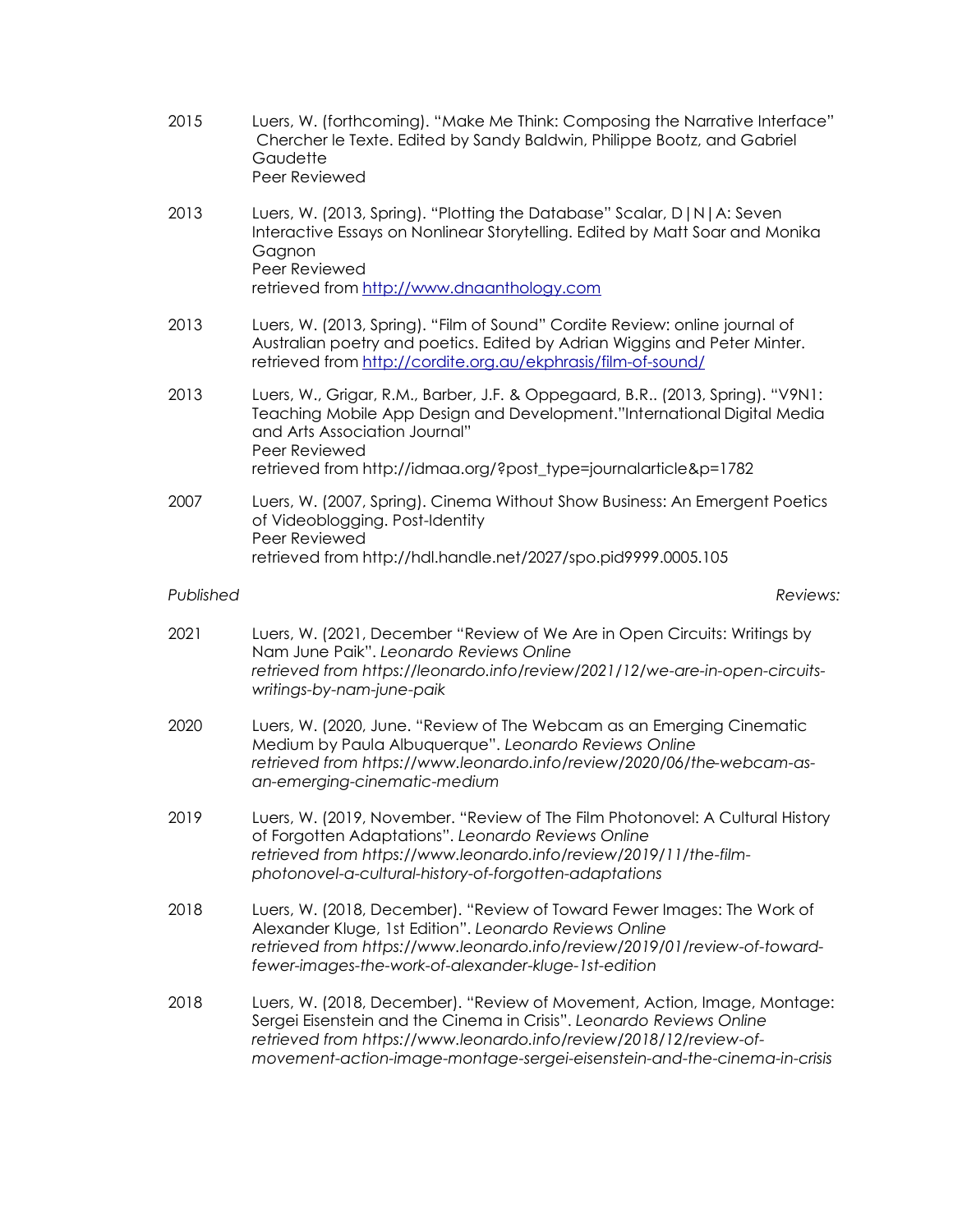- 2017 Luers, W. (2017, December). "Film As Philosophy" [Review of the book by Bernd Herzogenrath, Editor]. *Leonardo Reviews Online retrieved from https://www.leonardo.info/review/2017/12/review-of-film-asphilosophy*
- 2017 Luers, W. (2017, November). "Words of Screen" [Review of the book by Michel Chion]. *Leonardo Vol. 51, No. 3 (forthcoming)*
- 2017 Luers, W. (2017, November). "Words of Screen" [Review of the book by Michel Chion]. *Leonardo Reviews Online retrieved from https://www.leonardo.info/review/2017/11/review-of-words-onscreen*
- 2017 Luers, W. (2017, January. "Between Film, Video, and the Digital" [Review of the book by Jihoon Kim]. *Leonardo Vol. 51, No. 2 (forthcoming)*
- 2017 Luers, W. (2017, January). "Between Film, Video, and the Digital" [Review of the book by Jihoon Kim]. *Leonardo Reviews Online retrieved from https://www.leonardo.info/review/2017/06/review-of-betweenfilm-video-and-the-digital-by-jihoon-kim*
- 2017 Luers, W. (2017, January). "The Ordinary Man of Cinema" [Review of the book by Jean Louis Schefer]. *Leonardo Vol. 50, No. 5 (2017)*
- 2017 Luers, W. (2017, January). "The Ordinary Man of Cinema" [Review of the book by Jean Louis Schefer]. *Leonardo Reviews Online retrieved from http://leonardo.info/reviews/jan2017/schefer-luers.php*
- 2016 Luers, W. (2016, April). "The Internet Unconscious: On the Subject of Electronic Literature" [Review of the book by Sandy Baldwin]. *Leonardo Reviews Online retrieved from https://www.leonardo.info/reviews\_archive/apr2016/baldwinluers.php*
- 2015 Luers, W. (2015, November). "The Social Machine: Designs for Living Online" [Review of the book by Judith Donath]. *Leonardo Vol. 48, No. 5 (2015)*
- 2015 Luers, W. (2015, Summer). "The Social Machine: Designs for Living Online" [Review of the book by Judith Donath]. *Leonardo Reviews Online* retrieved from http://leonardo.info/reviews/aug2015/donath-luers.php
- 2014 Luers, W. (2014, April). "At the Borders of Sleep: On Liminal Literature" [Review of the book by Peter Schwenger]. *Leonardo Vol. 47, No. 2 (2014)*
- 2013 Luers, W. (2013, Fall). "At the Borders of Sleep: On Liminal Literature" [Review of the book by Peter Schwenger]. *Leonardo Reviews Online* retrieved from http://leonardo.info/reviews/aug2013/schwenger-luers.php

COMMISSIONED VIDEO, WEB & GRAPHIC DESIGN WORKS

2015 "Pathfinders: Documenting the Experience of Early Digital Literature", an NEHfunded Digital Humanities projects by Dene Grigar and Stuart Moulthrop web designer and Scalar developer. July, 2015, url: http://scalar.usc.edu/works/pathfinders/index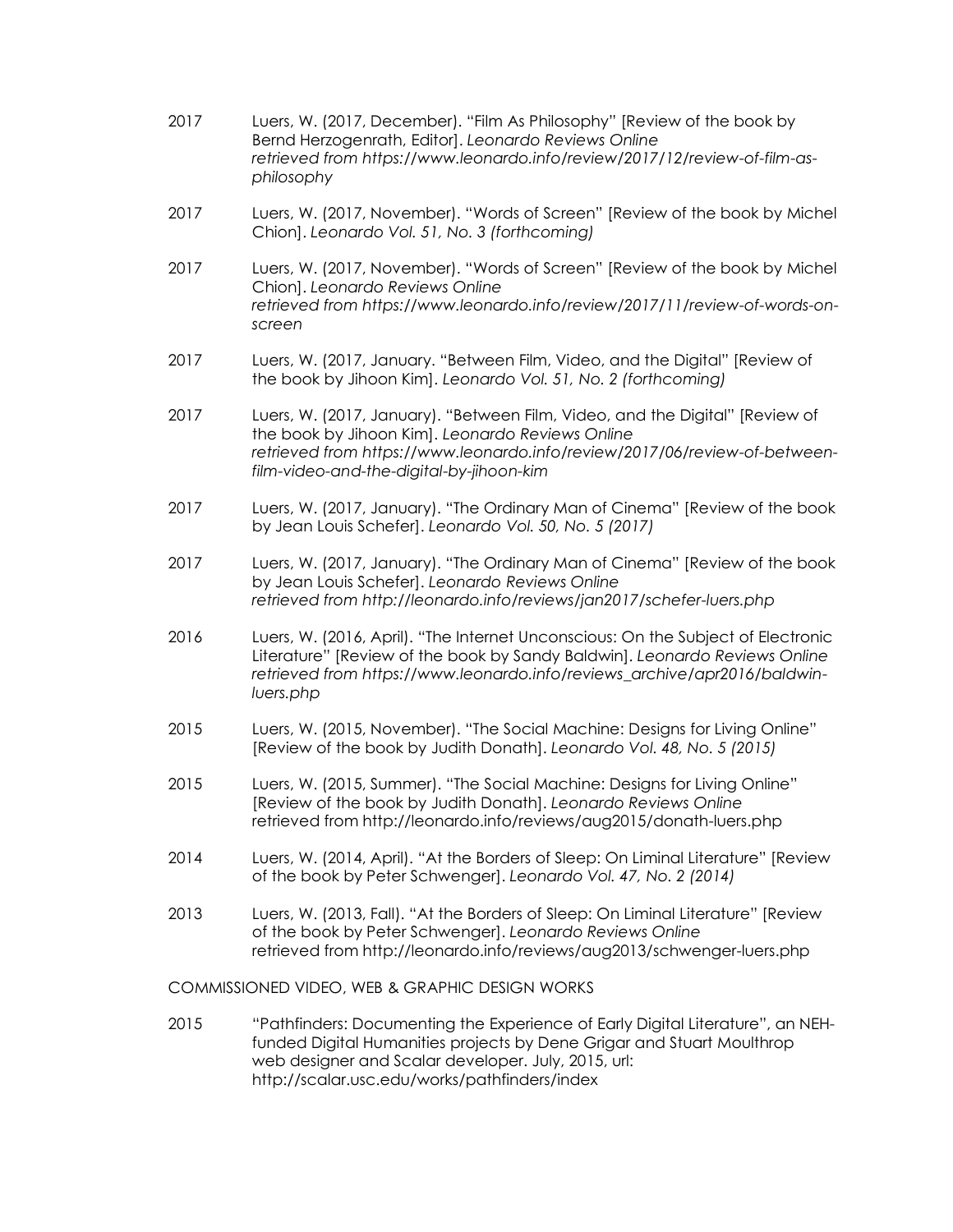| 2015                   | "Crapshoot" by Mark Amerika<br>programmed and designed a generative poetry project commissioned by<br>ZKM   Zentrum für Kunst und Medientechnologie Karlsruhe (Center for Art and<br>Media Karlsruhe), Germany. January, 2015, url: http://aoys.zkm.de/, |
|------------------------|----------------------------------------------------------------------------------------------------------------------------------------------------------------------------------------------------------------------------------------------------------|
| 2012                   | "The Museum of Glitch Aesthetics" by Mark Amerika<br>contributed video glitches and gif animations for transmedia art project<br>URL: http://www.glitchmuseum.com/                                                                                       |
| 2011                   | "RemixtheBook" by Mark Amerika<br>contributed video remix for book launch and website<br>URL: http://www.remixthebook.com/                                                                                                                               |
| 2011                   | Google: Science Communication<br>contributed graphic design work for website and program materials<br>URL: http://www.google.com/edu/science/index.html                                                                                                  |
| 2010                   | <b>Cannibals Gallery</b><br>created short video doc to promote gallery for local artists who use recycled<br>materials                                                                                                                                   |
| 2010                   | <b>Fosters Crossing Antiques</b><br>designed website for antique shop and cafe in Sandpoint, ID                                                                                                                                                          |
| 2010                   | Steve Novick for U.S. Senate Campaign<br>created two short videos for online political campaign                                                                                                                                                          |
| 2010                   | Greg Hanson: Collage Artist<br>short video portrait of art and work process of local collage artist                                                                                                                                                      |
| 1999                   | Hand of the Maker, 30 min. DV<br>video portrait of West Virginia artist Mary Potter. Streamed on Current.tv                                                                                                                                              |
| 1998                   | Love, Somewhat Incarnate, 25 min. DV<br>documentary with religious studies scholar, Leonard Primiano, exploring<br>contemporary American beliefs in Angels                                                                                               |
|                        | <b>Exhibitions &amp; Screenings</b>                                                                                                                                                                                                                      |
|                        | 1989 Armand Hammer Museum, in connection with the exhibit The Invisible<br>Made Visible: Angels From the Vatican, Los Angeles, CA                                                                                                                        |
|                        |                                                                                                                                                                                                                                                          |
| <b>ARTIST LECTURES</b> |                                                                                                                                                                                                                                                          |

- 2020 Artist Talk, Intermedia Art, Writing and Performance program Presented my work for graduate students in Mark Amerika's Digital Art class. University of Boulder, CO February 6-8
- 2008 Artist Talk, Northbank Artists Gallery presented my works of web-based cinema. Discussed narrative potential of spatial montage, asynchronous loops and generative video. Vancouver, WA
- 2008 Artist Talk, ELO Conference presented selected works of web-based cinema Vancouver, WA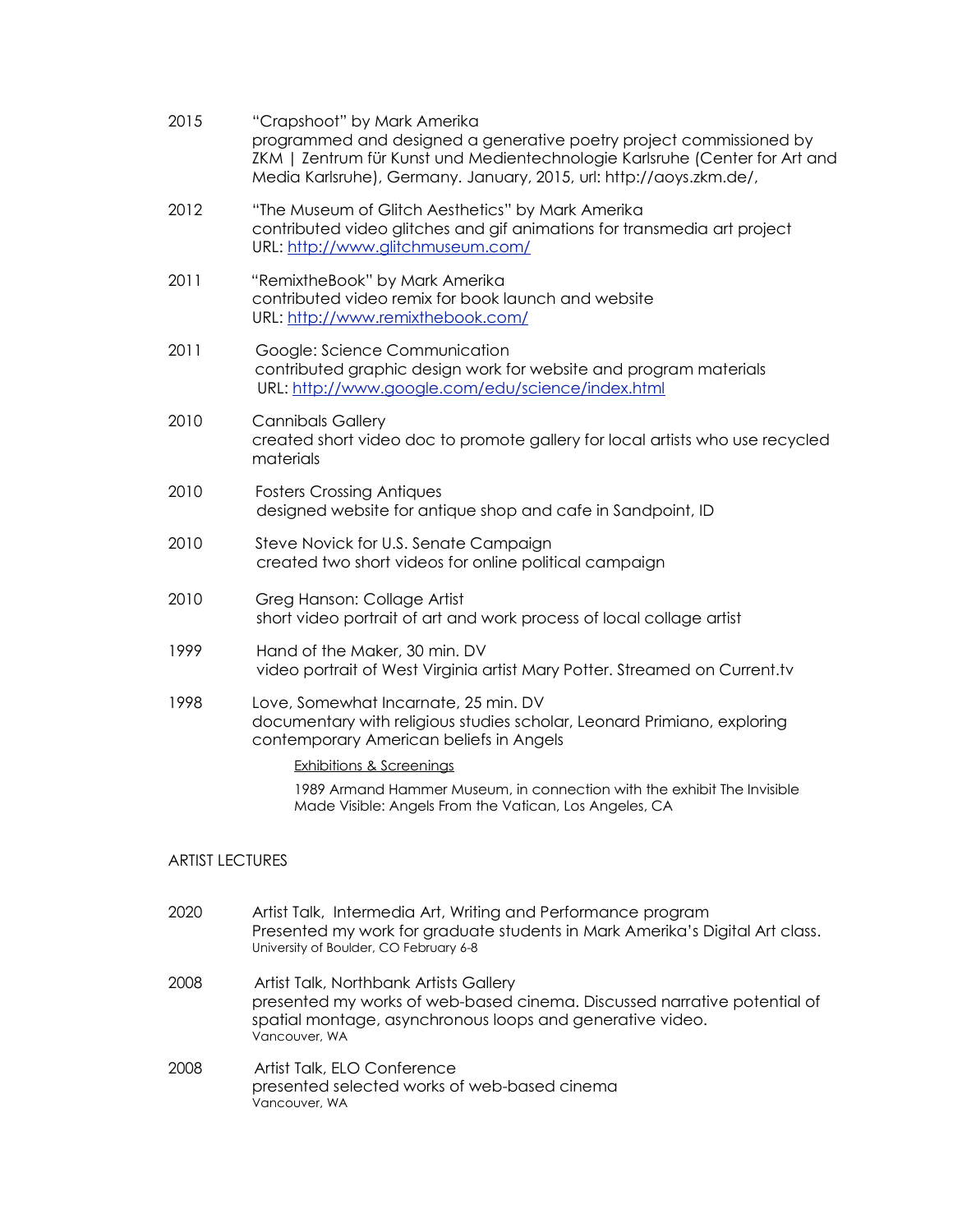| 2008 | Artist Talk, Clark College                                          |
|------|---------------------------------------------------------------------|
|      | presented selected works of web-based cinema at a Web Authoring and |
|      | Design class.                                                       |
|      | Vancouver, WA                                                       |

1999 Artist Talk, The Armand Hammer Museum presented my documentary "Love, Somewhat Incarnate" with Dr. Leonard Primiano at an academic conference connected to the exhibit "The Invisible Made Visible: Angels From the Vatican." Los Angeles, CA

# **RESIDENCIES**

- 2008 Artist-in-Residence, CMDC, Washington State University taught a month-long workshop on designing narrative and experiential walks for GPS and video enabled phones Vancouver, WA
- 2005 Screenwriter-in-Residence, Screenwriters Colony one-month residency to work on my original feature length script, MINK, with industry professionals Nantucket, MA

# BIBLIOGRAPHY

| 2014 | Angel, M., & Gibbs, A. (2014). The ethos of 'walking': digital writing and the |
|------|--------------------------------------------------------------------------------|
|      | temporal animation of space. Formules Retrieved from                           |
|      | http://researchdirect.uws.edu.au/islandora/object/uws%3A22392                  |

- 2009 Hancock, M. (2009, Summer). Vlogging and Networked Cinema Poetics. Digimag 46. Retrieved from <http://www.digicult.it/digimag/article.asp?id=1525>
- 2005 Mackey, R. (2005, December 11). *TV Stardom on \$20 a Day*. The New York Times.
- 2004 Fortt, J. (2004, January 02). 2004's Top Technology Trends. Forbes.com.

# **TEACHING**

# COURSES TAUGHT

DTC355 - Multimedia Authoring (2009-Present) multimedia design principles, responsive web-design, narrative design, HTML, CSS, and Photoshop

DTC477- Advanced Multimedia Authoring (2011-present) HTML5, CSS3, Javascript, archiving, web-app design and production

DTC491 - Digital Cinema (2015) video production and post-production for short web-based fiction and nonfiction. Adobe Premier, scene analysis

DTC354 - Digital Storytelling (2014) narrative theory and structure, narrative design, Korsakow non-linear video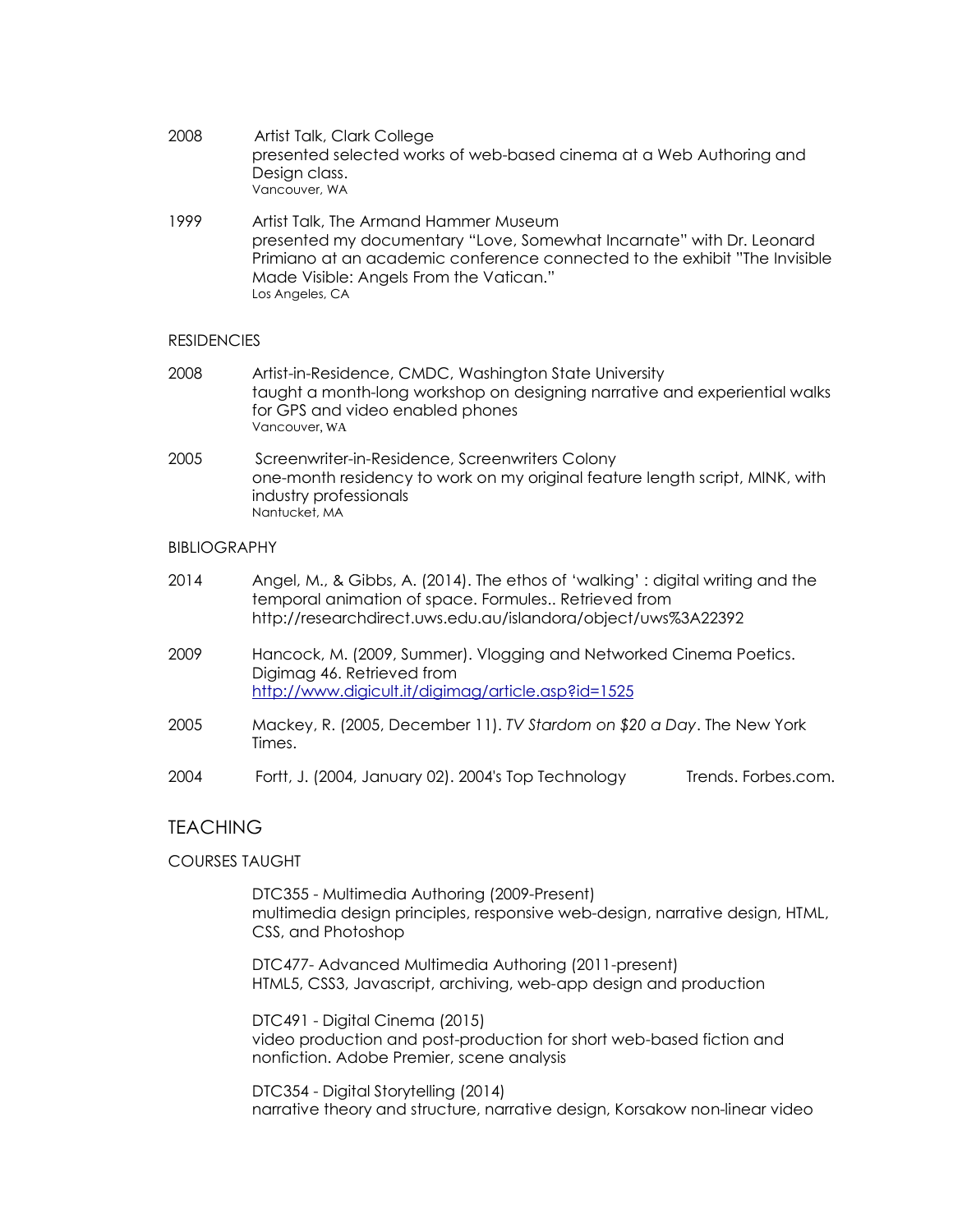DTC101- Introduction to Digital Media and Culture (2015) introduction to digital media, history and theory through close reading of foundational texts

DTC338 - Electronic Literature (2019) survey of Electronic Literature as an emergent form of born-digital, experimental writing as well as an academic field with a global community of scholars and artists.

DTC338 - Digital Publishing (2017) theories, production workflows, design strategies and distribution practices of multi-format digital publishing

DTC338 - Remix Culture (2011) theory and practice of remix, assemblage, collage, cut-up, modernist art, digital art

COMJOUR466 - Video Editing for News (2012-2014) video production and post-production for short web-based documentaries. Final Cut Pro, Adobe Premier, scene analysis

DTC375 - Language, Texts and Technology (2010) history, theory and practices of authorship and texts, semiotics, oral and written languages, images, ergodic texts, remediation, intermediality, intertextuality, social media

Sound Design history, theory and practice of sound design for film and video, Soundtrack Pro, audio recording, sound mixing and editing

Freshman Writing Seminar critical thinking, essay writing, textual analysis, research

The Cinema of Alfred Hitchcock overview of narrative style and motifs, close analysis of films, use of wiki and blogs in small groups

Documentary Studies history and theory of non-fiction film, close analysis of films

Screenwriting writing for the short and feature-length fiction film

Film History I, II & III survey of world cinema, close analysis of films

Masters of Japanese Cinema narrative styles and motifs of Ozu, Mizoguchi and Kurasawa

Film Theory and Aesthetics major film theory texts, analysis of influential films, history and genres of filmmaking, scene analysis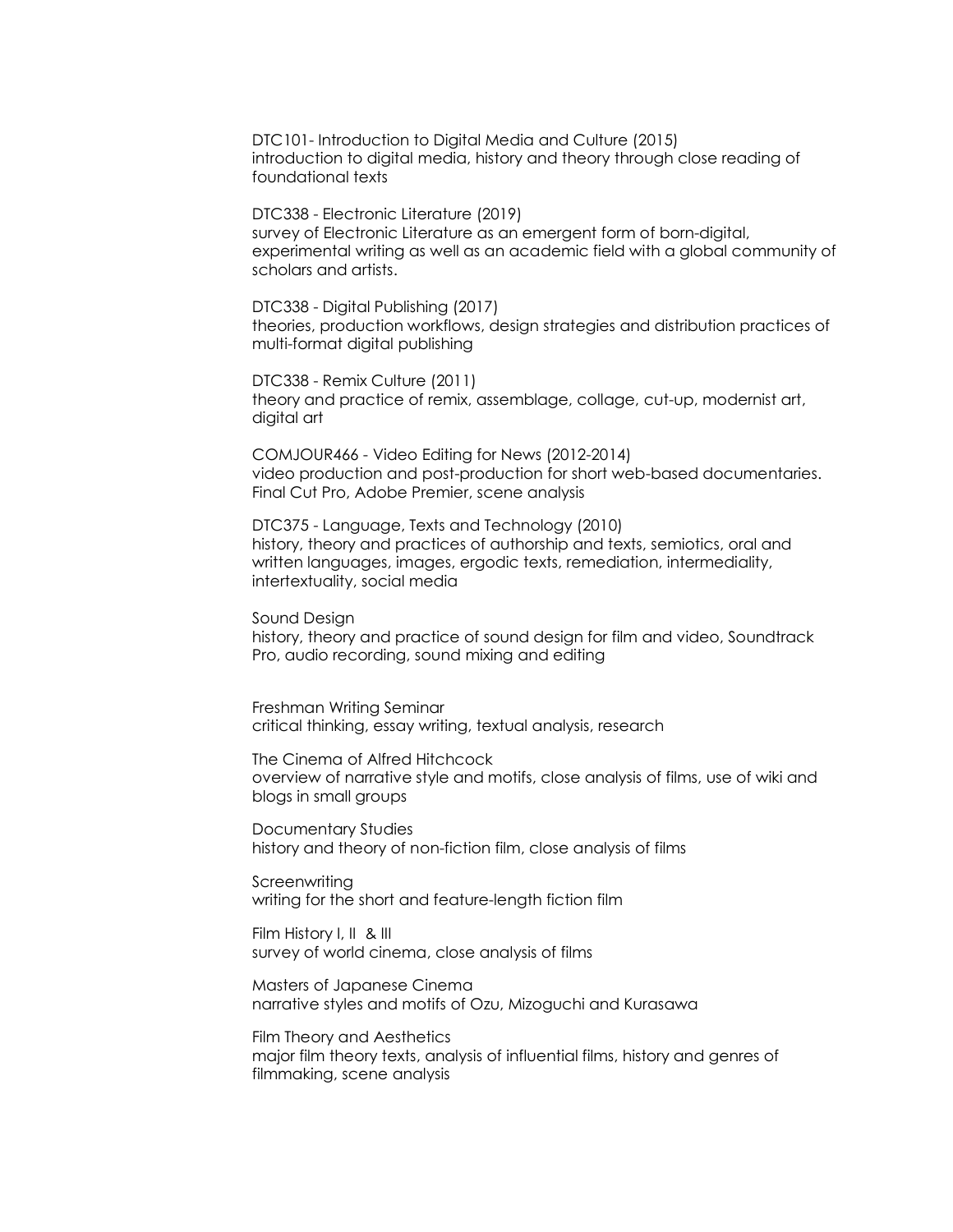# STUDENT RESEARCH

- 2019 Advisor to grant-funded DTC student summer interns Betsy Hanrahan and Holly Slocum for design and development work on the Open Education Resource DTC101 Textbook. url: <http://dtc-wsuv.org/cmdc/nouspace-pub/dtc101/>
- 2018 Advisor to grant-funded DTC student summer interns Liliya Truderung, Diana Boligar, Joshua Yoes and Holly Slocum for design and development work on the Open Education Resource DTC101 Textbook. url: http://dtc-wsuv.org/cmdc/nouspace-pub/dtc101/
- 2012 Member. Thesis Committee. Hannah Brasier. Masters of Fine Arts. School of Media and Communication, RMIT University (Melbourne, Australia)

# **SERVICE**

COMMUNITY & PROFESSIONAL SERVICE

*Internal at WSUV:*

| 2021 | Tech 101: Reel Making<br>CMDC, Washington State University<br>1-hour workshops on the fundamentals of creating a video reel. (online).<br>Vancouver, WA, October 10                                                                                                                                                                                                                                                                                                          |
|------|------------------------------------------------------------------------------------------------------------------------------------------------------------------------------------------------------------------------------------------------------------------------------------------------------------------------------------------------------------------------------------------------------------------------------------------------------------------------------|
| 2021 | <b>CMDC Student Research Gallery (website)</b><br>CMDC, Washington State University<br>Published 3 issues of student research and creative digital work<br>Vancouver, WA                                                                                                                                                                                                                                                                                                     |
| 2020 | <b>CMDC Student Research Gallery (website)</b><br>CMDC, Washington State University<br>Published 3 issues of student research and creative digital work<br>Vancouver, WA                                                                                                                                                                                                                                                                                                     |
| 2019 | DTC 101 Open Education Resource Textbook<br>CMDC, Washington State University<br>Completed the final 3 chapters of a 9-chapter multimodal and interactive<br>textbook for an introductory DTC course, coordinated design and<br>development contributions from 3 students, with support from Undergraduate<br>Education Curriculum Grant and an Affordable Learning Grant at Washington<br>State University Vancouver.<br>url: http://dtc-wsuv.org/cmdc/nouspace-pub/dtc101/ |
| 2018 | DTC 101 Open Education Resource Textbook<br>CMDC, Washington State University<br>Completed 6 chapters of a 9-chapter multimodal and interactive textbook<br>for an introductory DTC course, coordinated design and development<br>contributions from 3 students, with support from the OER Grants at Washington<br>State University Vancouver.<br>url: http://dtc-wsuv.org/cmdc/nouspace-pub/dtc101/                                                                         |
| 2017 | Tech 101: Front-End Web & E-Commerce<br>CMDC, Washington State University                                                                                                                                                                                                                                                                                                                                                                                                    |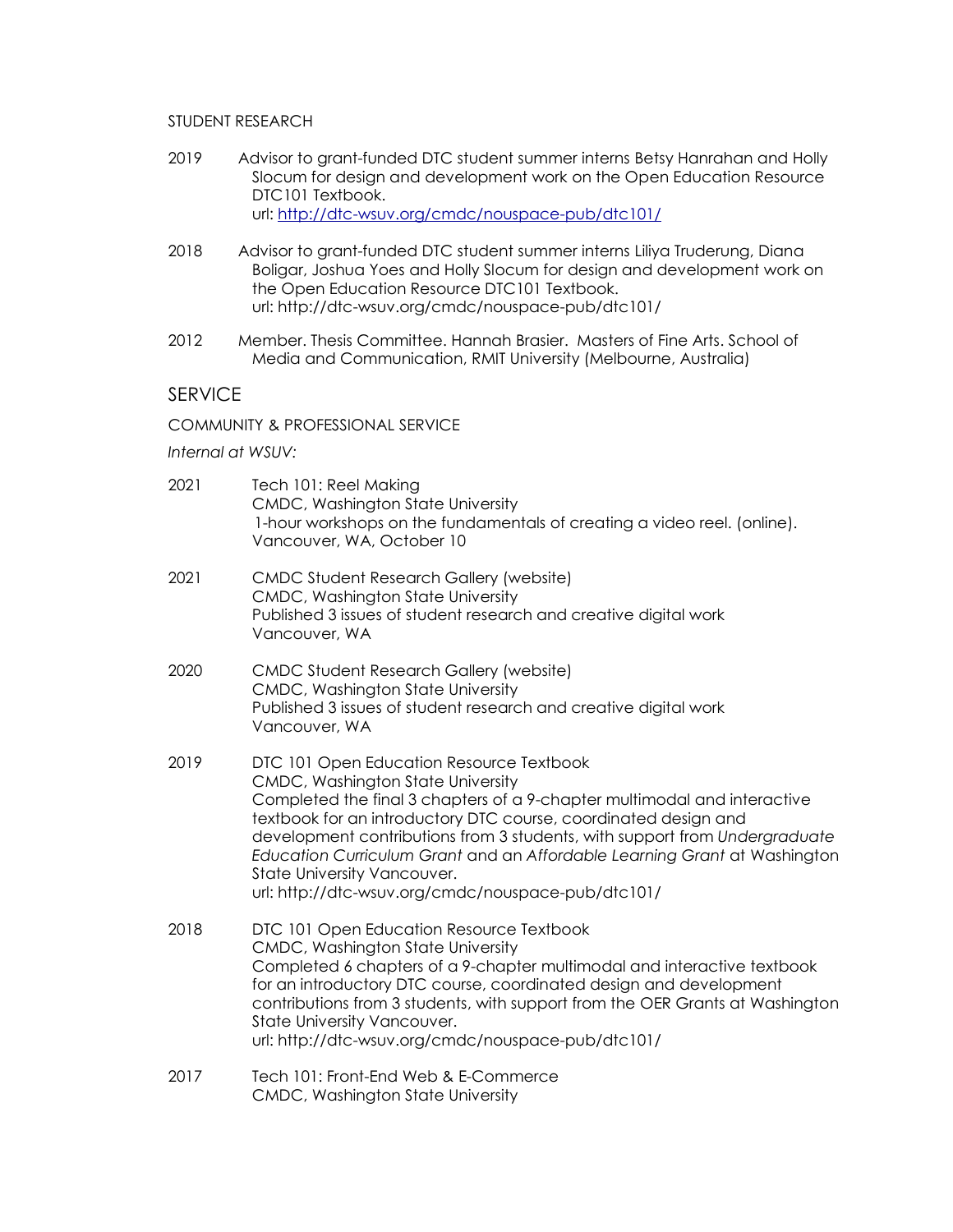|      | 1-hour workshop on preparing students for careers in web development<br>Vancouver, WA, November 17th                                                                                                                                                                                                                                                                                |
|------|-------------------------------------------------------------------------------------------------------------------------------------------------------------------------------------------------------------------------------------------------------------------------------------------------------------------------------------------------------------------------------------|
| 2016 | Tech 101: Creating an Animation and Video Reel for Job Searches<br>with Brenda Grell<br>CMDC, Washington State University<br>1-hour workshop on preparing students for job searches.<br>Vancouver, WA, October 3rd                                                                                                                                                                  |
| 2016 | Tech 101: Interviewing and Lighting Techniques for Video<br>CMDC, Washington State University<br>1-hour workshops on the fundamentals of video interviewing.<br>Vancouver, WA, October 10                                                                                                                                                                                           |
| 2015 | Digital Publishing Initiative (DPI) [website launch]<br>Created the website for a CMDC research initiative focused on best practices<br>in the design, development and dissemination of innovative multimodal and<br>networked writing. url: http://dtc-wsuv.org/cmdc/nouspace-pub/dpi.html                                                                                         |
| 2015 | Nouspace Press [website launch]<br>Created the website for Nouspace Publications which seeks to model an<br>academic digital press that supports digital innovation in the fields of art,<br>fiction and humanities scholarship, particularly in integrating peer-review into<br>a streamlined digital publishing process.<br>url: http://dtc-wsuv.org/cmdc/nouspace-pub/index.html |
| 2014 | Tech 101: Video Production 1 & 2, Student Workshop Series<br>CMDC, Washington State University<br>two 2-hour workshops on the fundamentals of video production.<br>Vancouver, WA, September-October                                                                                                                                                                                 |
| 2014 | <b>CMDC Fundraising Video</b><br>CMDC, Washington State University<br>Worked with former student to produce and edit a 3 minute video about the<br>CMDC program.<br>Vancouver, WA, September-October                                                                                                                                                                                |
| 2013 | Tech 101: Video Production 1 & 2, Student Workshop Series<br>CMDC, Washington State University<br>two 2-hour workshops on the fundamentals of video production.<br>Vancouver, WA, September-October                                                                                                                                                                                 |
| 2012 | Javascript, Student Workshop Series<br>CMDC, Washington State University<br>3-hour workshops on the fundamentals of programming for web design.<br>Vancouver, WA, September-October                                                                                                                                                                                                 |
| 2012 | jQuery, Student Workshop Series<br>CMDC, Washington State University<br>3-hour workshops on the fundamentals of programming for web design.<br>Vancouver, WA, September-October                                                                                                                                                                                                     |
| 2011 | Google Maps 101, Tech 101 Workshop Series<br>CMDC, Washington State University<br>a 75-minute introduction to making and distributing google maps. CMDC,<br>Vancouver, WA, September 28                                                                                                                                                                                             |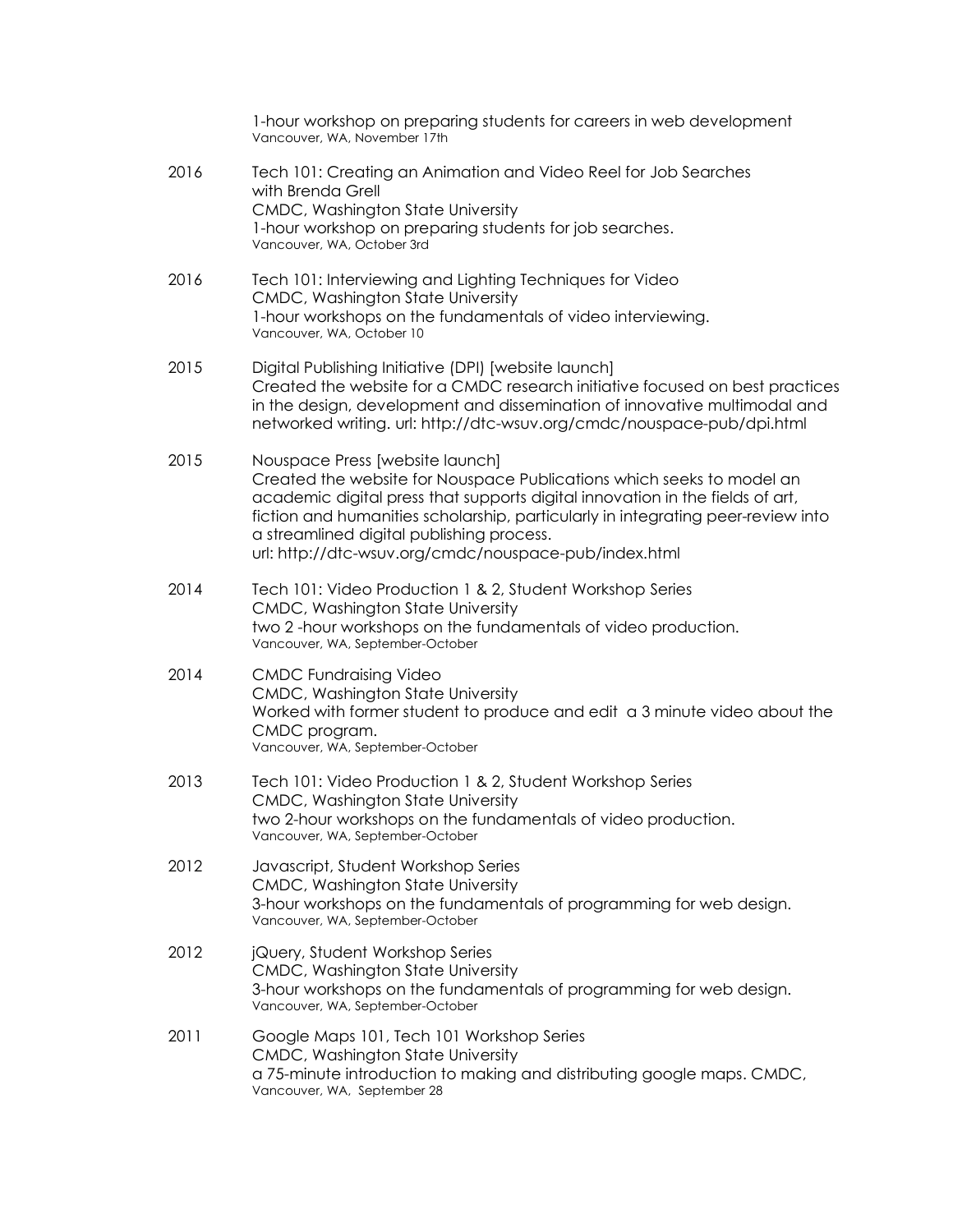| 2011      | YouTube 101, Tech 101 Workshop Series<br>CMDC, Washington State University<br>a 75-minute introduction to creating a YouTube channel. CMDC,<br>Vancouver, WA, October 5                                                                                                              |
|-----------|--------------------------------------------------------------------------------------------------------------------------------------------------------------------------------------------------------------------------------------------------------------------------------------|
| 2011      | <b>CMDC Student Research Gallery (website)</b><br>CMDC, Washington State University<br>designed and currently curating online exhibition of student research and<br>creative digital work<br>Vancouver, WA                                                                           |
| 2011      | Angaelika Film Festival<br>served on planning committee and will be contributing a mobile app for<br>Vancouver, WA, August 2011                                                                                                                                                      |
| 2011      | Foundation for Civil Society New York<br>redesigned website and web presence of the non-profit organization<br>New York, NY                                                                                                                                                          |
| 2010      | The Fort Vancouver Mobile Project<br>story and video advisor to research-driven project with colleagues Brett<br>Oppegaard and Dene Grigar, educational apps for the iPhone and Android<br>about The Village of the Fort Vancouver National Historic Site<br>Vancouver, WA, July     |
| 2010      | Fall 2010 Workshop and Lectures Series<br>CMDC, Washington State University, Vancouver<br>"Final Cut 101." A 90-minute workshop introduction to the video editing<br>software Final Cut Express<br>Vancouver, WA, September-October                                                  |
| External: |                                                                                                                                                                                                                                                                                      |
| $2021 -$  | The Digital Review Issue:01 - Critical Making, Critical Design.<br>Senior Editor, developer, designer for the 2nd issue.<br>https://thedigitalreview.com/issue00/index.html                                                                                                          |
| $2021 -$  | The Digital Review Issue:00 - Digital Essayism.<br>Senior Editor, developer, designer for the launch issue.<br>https://thedigitalreview.com/issue00/index.html                                                                                                                       |
| 2019-     | The Digital Review<br>With funding from a WSUV mini-grant, started an international online journal<br>for born-digital essay writing. Editor, developer, designer and manager of<br>paid student assistants. The first issue published in June 2020.<br>http://thedigitalreview.com/ |
| 2018-     | The Electronic Book Review<br>Full migration and redesign, from Drupal to Wordpress, of academic journal<br>made of over 1,000 essays<br>http://electronicbookreview.com/essay/                                                                                                      |
| 2016      | The N. Katherine Hayles Award for Criticism of Electronic Literature<br>Reader of works of electronic literature scholarship for selection of the award,<br>presented at the ELO conference in Victoria, B.C.                                                                        |